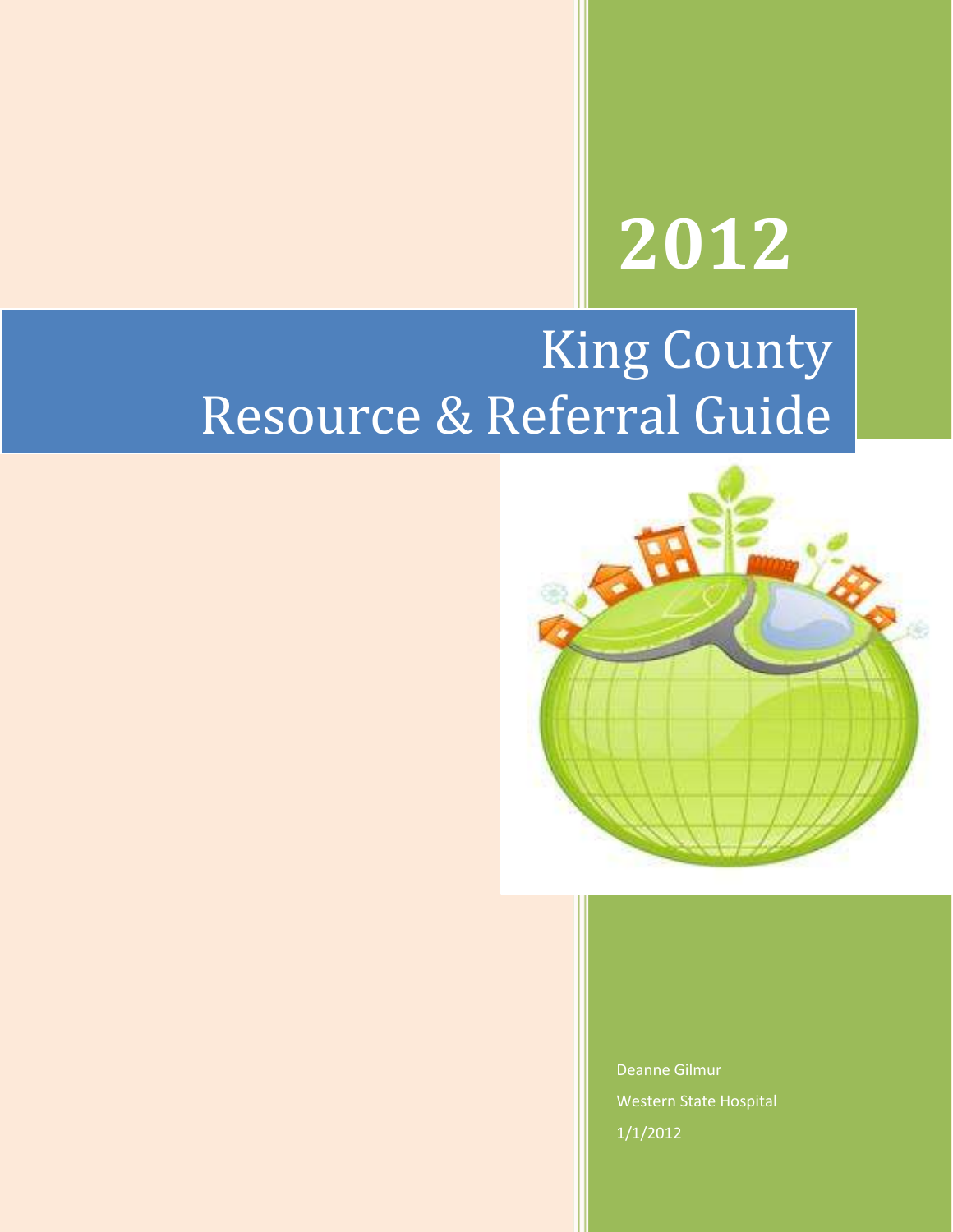#### **Emergency Contact Numbers**

| Emergency                                                         | 911                                       |
|-------------------------------------------------------------------|-------------------------------------------|
| King County Crisis Clinic 24 hour line                            | 866-427-4747<br>206-461-3222              |
| Downtown Emergency Services Center<br>(515 3 <sup>rd</sup> Ave)   | 206-464-1570<br>ext. 3033<br>206-624-4196 |
| <b>Seattle Emergency Housing</b>                                  | 206-461-3660                              |
| <b>Emergency Food Programs</b>                                    | 800-621-4636                              |
| <b>Domestic Violence Hotline</b>                                  | 888-998-6423                              |
| <b>Emergency Feeding Program of Seattle</b><br>and King County    |                                           |
| $(7100 \ 42^{nd} \text{ Ave } \text{So.})$                        | 206-329-0300                              |
| <b>Catholic Community Services</b>                                | 206-323-6336                              |
| Alcohol/Drug 24 Hour Helpline                                     | 206-722-3700                              |
| <b>Broadview Emergency Shelter</b>                                | 206-622-4933                              |
| <b>Suicide Prevention</b>                                         | 800-273-8255                              |
| <b>Catholic Community Services</b><br><b>Emergency Assistance</b> | 425-213-1963                              |
| <b>NAMI Greater Seattle Mental</b><br><b>Health Helpline</b>      | 800-782-9264                              |
| <b>Operation Emergency Center</b>                                 | 206-772-9232                              |
| <b>King County Community Information line</b>                     | 800-621-4636                              |
| King County Human Services Depart.                                | 206-684-0281                              |

#### **Emergency Financial Assistance**

| University Churches Emergency Fund     | 206-524-7885                                 |
|----------------------------------------|----------------------------------------------|
| Hopelink (Emergency Financial Assist.) | 425-943-7555<br>206-440-7300<br>425-882-0241 |

#### **Clothing, Furniture & Household Goods**

| <b>Bargain Fair Thrift Store</b>                                                               | 206-547-4680                 |
|------------------------------------------------------------------------------------------------|------------------------------|
| The Church Council of Greater Seattle                                                          |                              |
| Sharehouse (furniture bank)                                                                    | 206-767-5280                 |
| <b>Ballard Food Bank</b><br>(hygiene items, gas, electric,<br>and water bill assistance)       | 206-789-7800                 |
| <b>Bellevue Life Spring Clothing</b>                                                           | 425-454-6424                 |
| <b>Bread of Life Mission</b>                                                                   | 206-722-4196                 |
| <b>Catholic Community Services Food Bank</b>                                                   | 206-623-7219                 |
| <b>Chief Seattle Club</b>                                                                      | 206-292-6214                 |
| <b>Deseret Industries Thrift Store</b><br>(Shoreline)                                          | 206-542-9447                 |
| <b>Downtown Emergency Service Center</b><br><b>Thrift Store</b>                                | 206-748-9080                 |
| <b>Ecclesia Community Church Clothing Bank</b><br>(Renton)                                     | 206-478-5316                 |
| <b>Emerald City Community</b>                                                                  |                              |
| <b>Seventh Day Adventist Church</b><br>(Clothing)                                              | 206-322-0717                 |
| Society of St. Vincent                                                                         | 206-767-9975                 |
| <b>King County Veterans Program</b><br>(Renton)                                                | 206-296-7656                 |
| <b>Children's Home Society</b>                                                                 |                              |
| <b>North Seattle Center/Furniture</b>                                                          | 206-364-7930                 |
| <b>King County YMCA (Redmond)</b>                                                              | 425-556-1350<br>206-325-3453 |
| Dress for Success (1118 5 <sup>th</sup> Ave)                                                   | 206-325-3453                 |
| <b>Redmond Working Wardrobe</b><br><b>YWCA Family Village</b><br>$(16601$ NE $80th$ , Redmond) | 424-556-1354                 |
| <b>Jubilee Women's Center</b><br>(620 18 <sup>th</sup> Ave E. Capitol Hill)                    | 206-957-5511                 |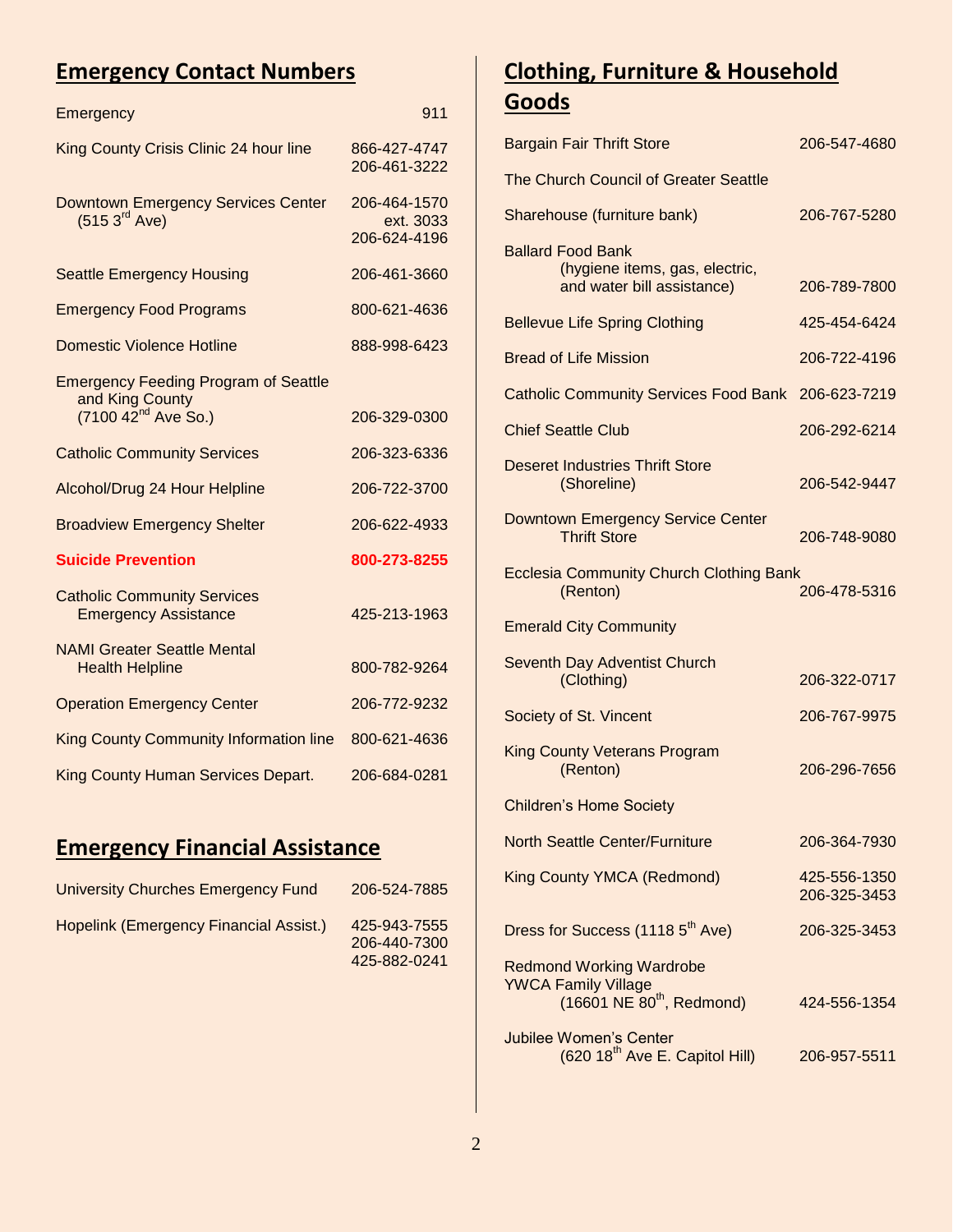#### **Transportation**

| <b>King County Metro Transit</b>                                                          |                                                                                          |  |  |
|-------------------------------------------------------------------------------------------|------------------------------------------------------------------------------------------|--|--|
| <b>Accessible Services</b>                                                                | 206-205-5000                                                                             |  |  |
| <b>Reduced Bus Fare Permit Community</b><br><b>Transit and Sound Transit (Everett)</b>    | 425-348-2350<br>Ext. 0                                                                   |  |  |
| Dial-A-Ride-DART Customer Information                                                     | 866-261-3278                                                                             |  |  |
| <b>Sound Transit</b>                                                                      | 206-398-5000                                                                             |  |  |
| <b>Hopelink-Medical Transportation</b>                                                    | 800-923-7433                                                                             |  |  |
| <b>Issaquah Community Services</b><br><b>Transportation Assistance</b>                    | 425-837-3125                                                                             |  |  |
| <b>Kent Housing and Human Services</b><br><b>Bus Tickets</b>                              | 253-856-5070                                                                             |  |  |
| <b>Neighborhood House Helpline</b><br><b>Transportation Assistance</b>                    | 206-767-7124                                                                             |  |  |
| Queen Ann Helpline/Bus Tickets                                                            | 206-282-1540                                                                             |  |  |
| Society of Saint Vincent de Paul<br><b>Transportation Assistance</b>                      | 206-767-6449                                                                             |  |  |
| <b>Solid Ground Transportation</b>                                                        | 206-694-6771                                                                             |  |  |
| <b>Seattle Human Services Department</b><br><b>Reduced Fare Bus Tickets</b>               | 206-386-1001                                                                             |  |  |
| <u>Utilities</u>                                                                          |                                                                                          |  |  |
| <b>Ballard Food Bank Utility Assistance</b>                                               | 206-789-7800                                                                             |  |  |
| <b>Bellevue Life Spring</b><br><b>Rent and Utility Assistance</b>                         | 425-451-1175                                                                             |  |  |
| <b>Central Area Motivation Program</b><br><b>Energy Assistance</b>                        | 800-348-7144                                                                             |  |  |
| <b>Maple Valley Emergency Services</b><br><b>Utility Assistance</b>                       | 425-432-8139                                                                             |  |  |
| <b>North Helpline/Utility Assistance</b>                                                  | 206-365-8043                                                                             |  |  |
| <b>Salvation Army Utility Assistance:</b><br><b>East King</b>                             | 425-452-7300<br>ext. 205                                                                 |  |  |
| <b>Federal Way/Des Moines</b><br>Kent<br>Renton<br>Seattle/Central<br><b>White Center</b> | 253-946-7933<br>253-852-4983<br>425-255-5969<br>206-447-9944<br>206-767-3150<br>ext. 102 |  |  |
|                                                                                           |                                                                                          |  |  |

#### **Utilities, cont**

| <b>University Churches Emergency Fund</b>                                                                                                     |                              |  |  |
|-----------------------------------------------------------------------------------------------------------------------------------------------|------------------------------|--|--|
| <b>Utility Assistance</b>                                                                                                                     | 206-524-7885                 |  |  |
| 211 Community Information Line<br><b>Utility Assistance</b>                                                                                   | 800-621-4636<br>or 211       |  |  |
| Each city offers discounted utilities services for seniors<br>or those people with a disability. Call the utility<br>department in your city. |                              |  |  |
| <u>Telephone</u>                                                                                                                              |                              |  |  |
| Washington Telephone Assistance Prog. 888-700-8880                                                                                            |                              |  |  |
| <b>Housing</b>                                                                                                                                |                              |  |  |
| <b>Compass Housing</b>                                                                                                                        | 206-357-3190                 |  |  |
| <b>Community House Mental Health</b>                                                                                                          | 206-324-9021<br>206-329-6485 |  |  |
| Navos Housing and Residential Services 206-248-8226                                                                                           |                              |  |  |
| <b>DESC Downtown Emergency Service Center</b>                                                                                                 |                              |  |  |
| Permanent Supportive Housing<br>(515 3 <sup>rd</sup> Ave.)                                                                                    | 206-464-1570<br>ext. 0       |  |  |
| <b>Inland Empire Residential Resources/Creative Living</b>                                                                                    |                              |  |  |
| <b>Services</b><br>(12723 37 <sup>th</sup> Ave.)<br>(12336 3 <sup>rd</sup> Ave.)                                                              | 206-286-9002<br>206-286-9002 |  |  |
| <b>SunRise Services/Everett</b>                                                                                                               | 425-347-3149                 |  |  |
| <b>Hospitality House/Burien</b>                                                                                                               | 206-242-1860                 |  |  |
| <b>Salvation Army Social Services</b>                                                                                                         |                              |  |  |
| <b>Department of Seattle</b><br>(Ask about other locations.)                                                                                  | 206-447-9944                 |  |  |
| <b>DEHS Economic Services Administration</b><br><b>Community Services Office Region 4</b>                                                     | 206-272-2140                 |  |  |
| <b>Seattle Housing Authority</b>                                                                                                              | 206-615-3300                 |  |  |
| <b>Seattle Housing and Resource Effort</b>                                                                                                    | 206-615-3300                 |  |  |
| <b>King County Housing Authority</b>                                                                                                          | 206-574-1100                 |  |  |
| <b>YMCA of Seattle</b>                                                                                                                        |                              |  |  |

King, and Snohomish Counties 206-461-4888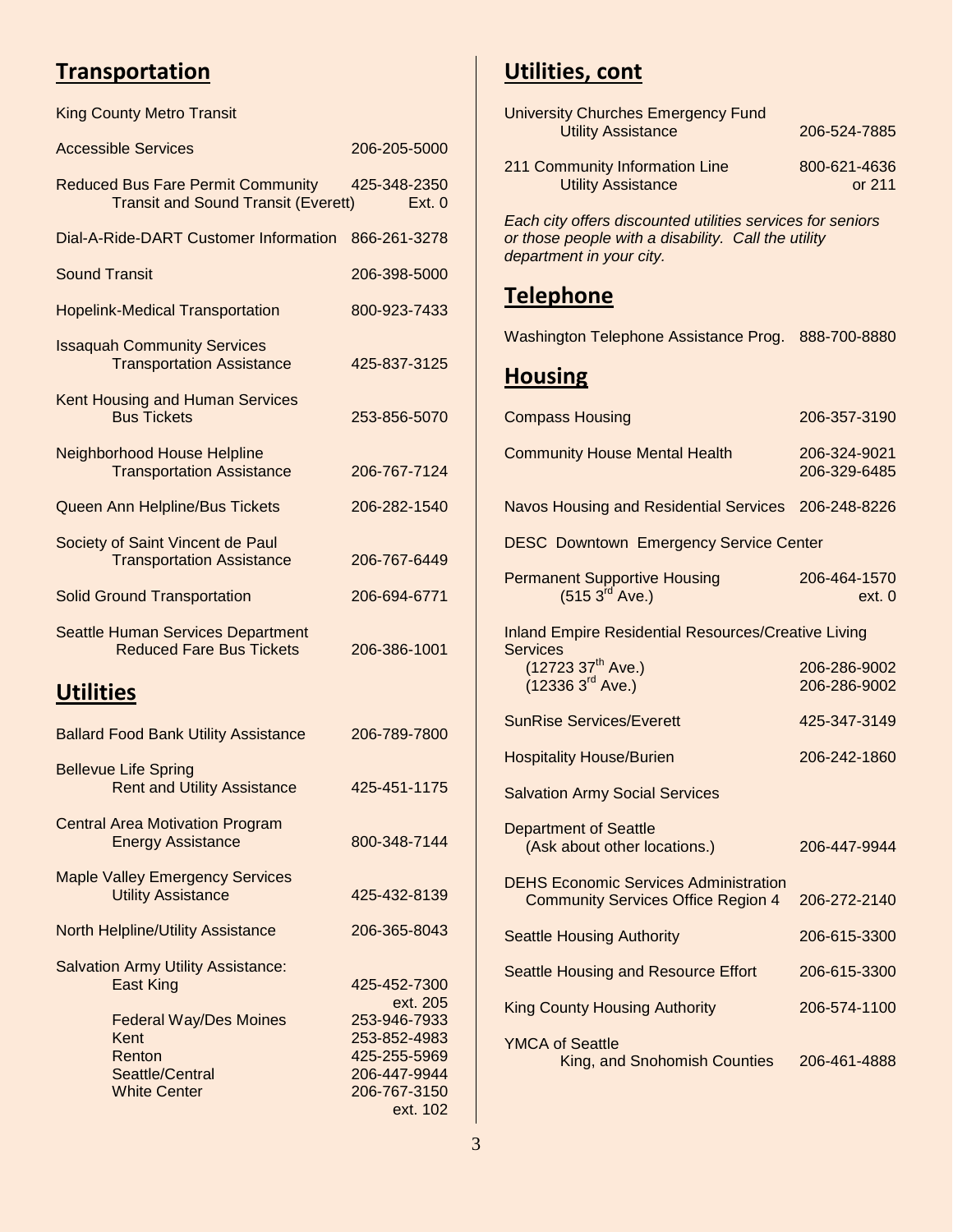| <b>Hopelink Housing:</b>                  |              |
|-------------------------------------------|--------------|
| <b>Bellevue</b>                           | 425-943-7555 |
| Kirkland                                  | 425-889-7880 |
| <b>Northshore</b>                         | 425-485-6521 |
| Redmond                                   | 425-882-0241 |
| Shoreline                                 | 206-440-7300 |
| <b>Snohomish Valley</b>                   | 425-333-4163 |
| <b>Everett Housing Authority</b>          | 425-258-9222 |
| <b>Snohomish County Housing Authority</b> | 425-290-8499 |
| <b>Renton Housing Authority</b>           | 425-226-1850 |

### **Legal Assistance and Advocacy**

| <b>Mental Health Ombuds</b><br><b>Services for King County</b>           | 206-205-5329<br>800-790-8049 |
|--------------------------------------------------------------------------|------------------------------|
| <b>NAMI Greater Seattle</b>                                              | 206-783-9264                 |
| <b>NW Justice Project</b>                                                | 866-280-4095                 |
| <b>CLEAR</b>                                                             | 888-201-1014                 |
| Eastside Legal Assistance Program                                        | 211                          |
| <b>King County Bar Association</b><br><b>Neighborhood Clinics</b>        | 206-267-7070                 |
| <b>Washington Protection and Advocacy</b>                                | 800-562-2702                 |
| Better Business Bureau of Washington                                     | 206-431-2222                 |
| <b>Columbia Legal Services</b>                                           | 206-464-5936                 |
| <b>Catholic Community Services</b><br><b>Legal Action Centers</b>        | 206-328-5696                 |
| <b>Washington State Attorney General's Office/Consumer</b><br>Protection | 800-692-5082                 |

#### **Food/Food Banks**

| Society of St. Vincent de Paul<br><b>Food and Clothing Bank</b><br>(5972 Fourth Ave So.)      | 206-767-9975<br>206-767-7888 |
|-----------------------------------------------------------------------------------------------|------------------------------|
| <b>White Center Food Bank</b>                                                                 | 206-762-2848                 |
| <b>Northwest Harvest</b><br><b>Cherry Street Food Bank</b>                                    | 206-625-0755                 |
| <b>Asian Counseling</b><br><b>International District Food Bank</b><br>(919 So. King St)       | 206-292-5714                 |
| <b>Ballard Food Bank</b><br>(5130 Leary Ave. NW)                                              | 206-789-7800                 |
| Beacon Ave. Food Bank<br>$(5050 8^{th}$ Ave NE)                                               | 206-930-6005                 |
| <b>Chicken Soup Brigade</b><br>(1002 E. Seneca)                                               | 206-957-1662                 |
| Downtown Food Bank<br>(1531 Western Ave.)                                                     | 206-626-6462                 |
| <b>El Centro Food Bank</b><br>(2524 16 <sup>th</sup> Ave. So.)                                | 206-329-7960                 |
| <b>Immanuel Community Services</b><br>$(1215)$ Thomas)                                        | 206-622-1930                 |
| <b>Family Works Food Bank</b><br>$(1501 N 45^{th} St)$                                        | 206-694-6723                 |
| Beacon Avenue Food Bank<br><b>Community House Mental Health Agency</b><br><b>Meal Program</b> | 206-322-2387                 |
| <b>Community lunch on Capitol Hill</b>                                                        | 206-484-7247                 |
| Jewish Family Service (1601 16 <sup>th</sup> Ave)                                             | 206-461-3240<br>Ext. 3174    |
| <b>Lake City Food Bank</b><br>(12736 33rd Ave NE)                                             | 206-367-3477                 |
| <b>Paradise of Praise Food Bank</b><br>(1316 SW Holden St)                                    | 206-768-2745                 |
| <b>Phinney Ridge Food Bank</b><br>(7500 Greenwood Ave N)                                      | 206-784-7964                 |
| Providence Regina House<br>$(8201 10^{th}$ Ave So)                                            | 206-763-9204                 |